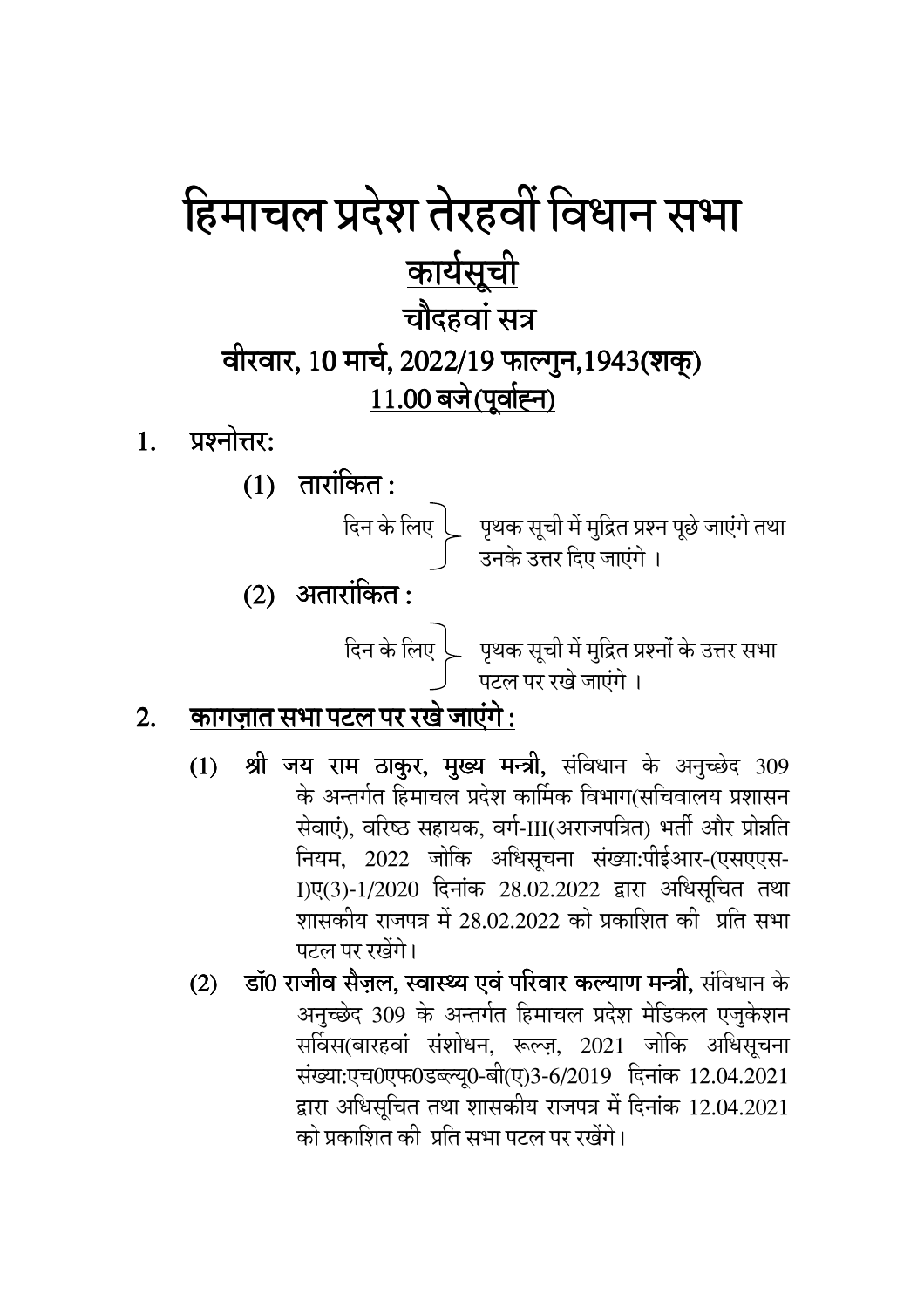#### $3.$  सदन की समितियों के प्रतिवेदन :

- <u>(</u>1) श्रीमती आशा कुमारी, सभापति, लोक लेखा समिति, (वर्ष 2021-22), समिति के निम्न प्रतिवेदनों की एक-एक प्रति सभा में उपस्थापित करेंगी तथा सदन के पटल पर रखेंगी :-
	- (i) समिति का 213**वां कार्रवाई प्रतिवेदन** (तेरहवीं विधान सभा) जोकि समिति के 49वें मूल प्रतिवेदन (तेरहवीं विधान सभा) में अन्तविष्ट सिफारिशों पर आधारित तथा **लोक निर्माण विभाग** से सम्बन्धित है $\cdot$
	- (ii) समिति का 214वां कार्रवाई प्रतिवेदन (तेरहवीं विधान सभा) जोकि समिति के 50वें मूल प्रतिवेदन (तेरहवीं विधान सभा) में अन्तविष्ट सिफारिशों पर आधारित तथा **लोक निर्माण विभाग** से सम्बन्धित है:
	- (iii) समिति का 215वां कार्रवाई प्रतिवेदन (तेरहवीं विधान सभा) जोकि समिति के 51वें मूल प्रतिवेदन (तेरहवीं विधान सभा) में अन्तविष्ट सिफारिशों पर आधारित तथा **लोक निर्माण विभाग** से सम्बन्धित है: और
	- $(iv)$  समिति का 216वां कार्रवाई प्रतिवेदन (तेरहवीं विधान सभा) जोकि समिति के 52वें मूल प्रतिवेदन (तेरहवीं विधान सभा) में अन्तविष्ट सिफारिशों पर आधारित तथा **लोक निर्माण विभाग** से सम्बन्धित है ।
- (2) श्री रमेश चन्द ध्वाला, सभापति, प्राक्कलन समिति, (वर्ष 2021-22), समिति का 22वां मूल प्रतिवेदन (तेरहवीं विधान सभा) जोकि परिवहन विभाग के विकासात्मक कार्यों एवं आय-व्ययक प्राक्कलनों की संवीक्षा पर आधारित की प्रति सभा में उपस्थापित करेंगे तथा सदन के पटल पर रखेंगे ।
- (3) कर्नल इन्द्र सिंह, सभापति, लोक उपक्रम समिति, (वर्ष 2021-22), समिति के निम्न प्रतिवेदनों की एक-एक प्रति सभा में उपस्थापित करेंगे तथा सदन के पटल पर रखेंगे:-
	- (i) समिति का **55वां कार्रवाई प्रतिवेदन** (तेरहवीं विधान सभा) जोकि समिति के 19वें मूल प्रतिवेदन (तेरहवीं विधान सभा) (वर्ष 2019-20) में अन्तविष्ट सिफारिशों पर आधारित तथा हिमाचल प्रदेश विद्युत सचार निगम सीमित से सम्बन्धित है; और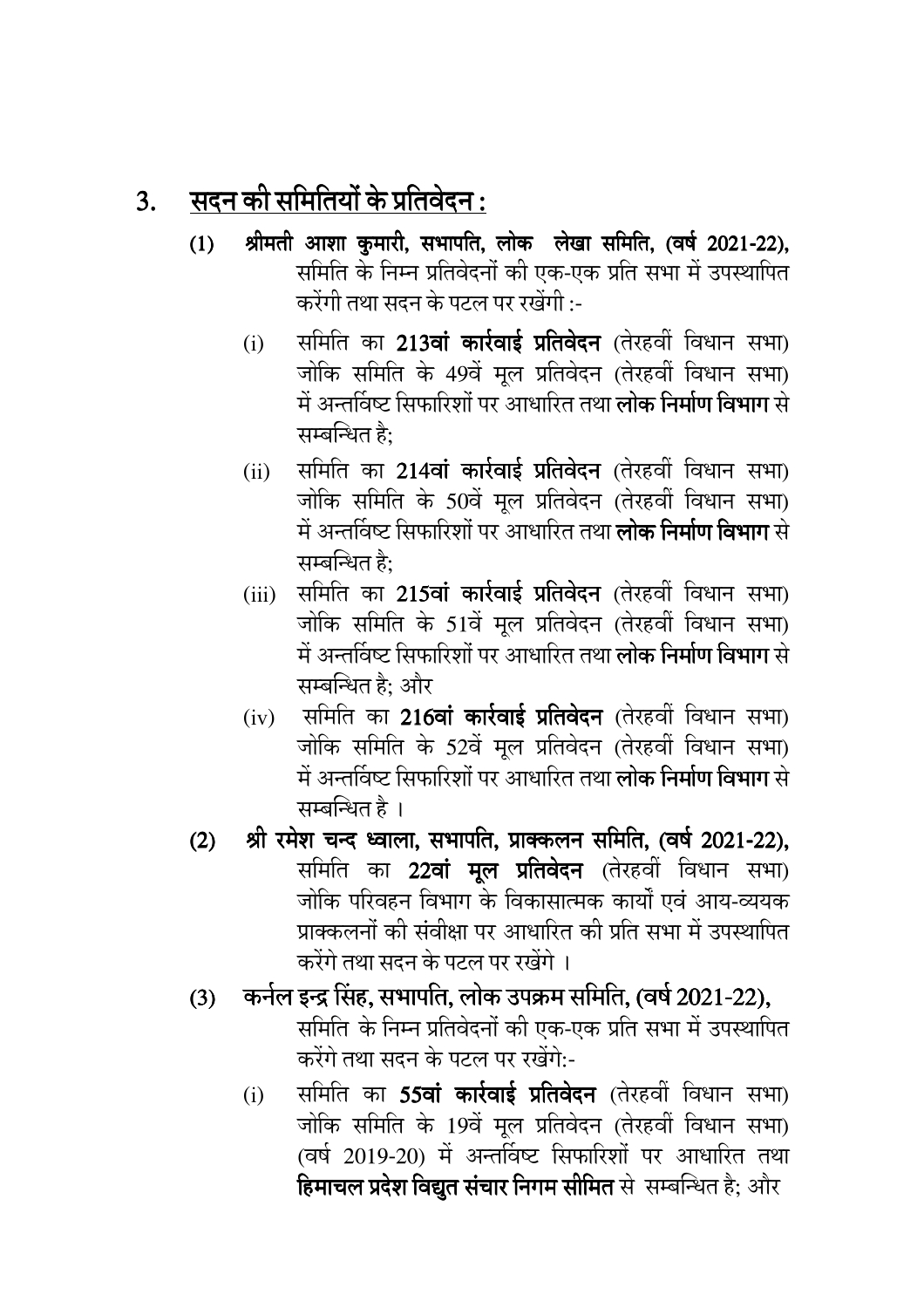समिति का 56वां कार्रवाई प्रतिवेदन (तेरहवीं विधान सभा)  $(ii)$ जोकि समिति के 40वें मूल प्रतिवेदन (तेरहवीं विधान सभा) (वर्ष 2020-21) में अन्तर्विष्ट सिफारिशों पर आधारित तथा हिमाचल प्रदेश अल्पसंख्यक वित्त एवं विकास निगम से सम्बन्धित है ।

#### विधान सभा कार्य-सलाहकार समिति का प्रतिवेदन:  $\overline{4}$ .

कार्य-सलाहकार समिति का उन्नीसवां प्रतिवेदन (तेरहवीं विधान सभा) सभा में उपस्थापित किया जाएगा तथा स्वीकृति हेतू प्रस्ताव भी किया जाएगा।

#### 5. गैर-सरकारी सदस्य कार्य:

"संकल्प"

(गैर-सरकारी सदस्यों के संकल्पों की सूची संलग्न है)

यशपाल शर्मा. सचिव ।

शिमला-171004 दिनांक: 09 मार्च, 2022

(अनुपरक कार्यसूची, यदि कोई हो, की भी जांच कर लें)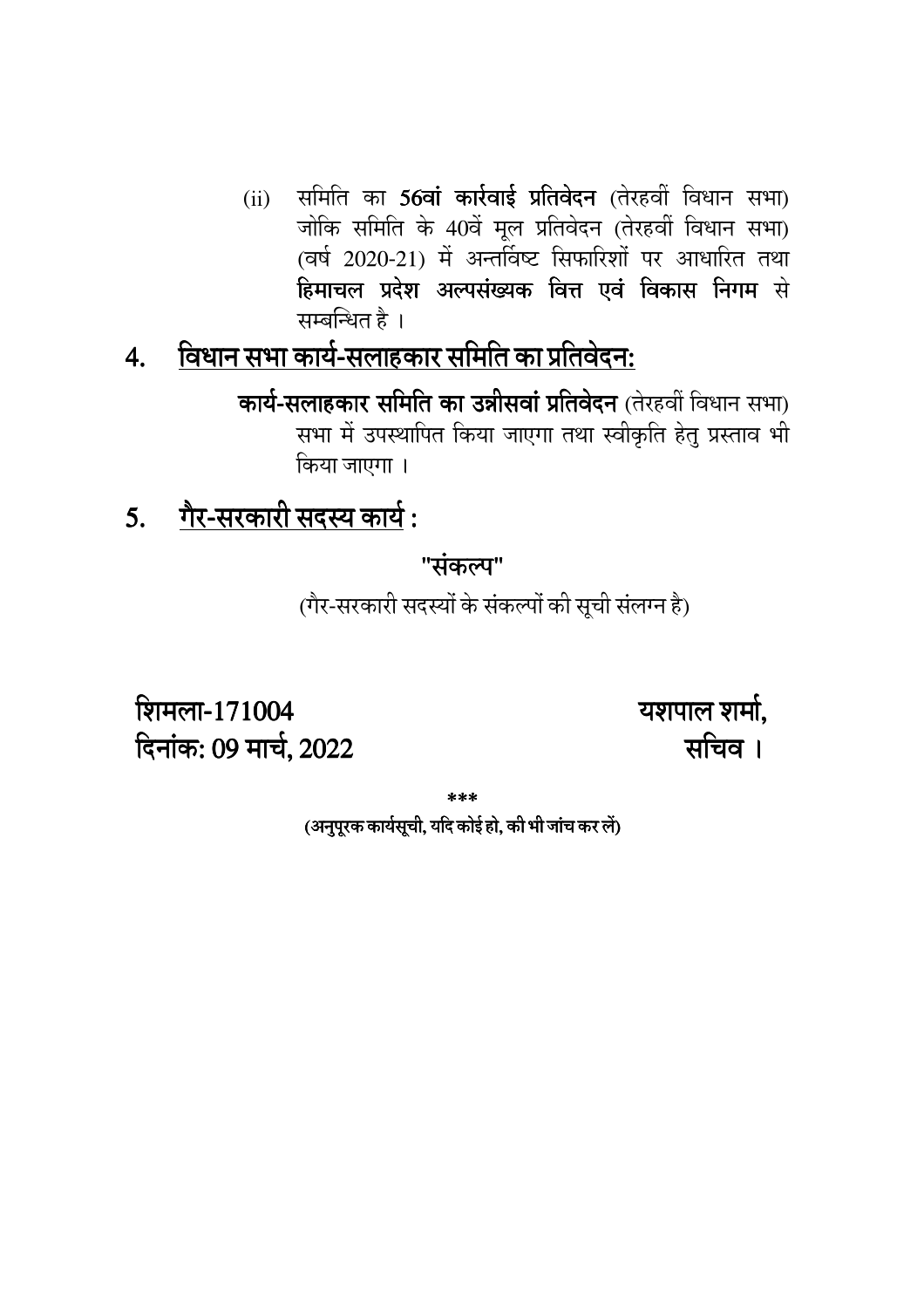# हिमाचल प्रदेश तेरहवीं विधान सभा

### गैर-सरकारी सदस्य कार्य

#### 'संकल्प'

#### चौदहवां सत्र

# वीरवार, दिनांक 10 मार्च, 2022 को चर्चा हेतु लिए जाने वाले<br>गैर-सरकारी सदस्यों के संकल्पों की सूची:

| क्र0सं0                                                       | सदस्य का नाम                   | उद्धरण                                           |
|---------------------------------------------------------------|--------------------------------|--------------------------------------------------|
| पिछले गैर-सरकारी दिवस में प्रस्तुत संकल्प पर चर्चा जारी रहेगी |                                |                                                  |
|                                                               | श्री राकेश सिंघा:              | "This House may frame a policy to grant          |
|                                                               |                                | relief amounting to $50\%$ of the loss           |
|                                                               |                                | incurred due to natural calamities on            |
|                                                               |                                | agricultural and horticultural produce and       |
|                                                               |                                | enhance the relief amount to Five Lacs on        |
|                                                               |                                | the destruction of the house due to fire"        |
| 1.                                                            |                                | "प्लास्टिक से बढ़ते प्रदूषण व उसके खाने से       |
|                                                               | श्री रमेश चंद ध्वाला           | पशुओं की हो रही अकाल मृत्यु तथा बेसहारा          |
|                                                               | श्री बलबीर सिंह वर्मा          | पशुओं के लिए बनाए गए गौ-सदनों के रख-रखाव         |
|                                                               |                                | हेतु नीति बनाने पर यह सदन विचार करे।"            |
| 2.                                                            | श्री सुक्खविन्द्र सिंह सुक्खु: | "To create Legislative Council to give           |
|                                                               |                                | representation under Article 171 of the          |
|                                                               |                                | Constitution of India to Panchayati Raj,         |
|                                                               |                                | Media, Academicians<br>Institution and           |
|                                                               |                                | other representatives of the society and         |
|                                                               |                                | also amend the Article $171(1)$ to delete the    |
|                                                               |                                | proviso and to enable to<br>constitute           |
|                                                               |                                | Legislative Council in the<br><b>State</b><br>of |
|                                                               |                                | Himachal Pradesh."                               |
| 3.                                                            | कर्नल इन्द्र सिंह:             | "शैक्षणिक संस्थानों के नजदीक बच्चों के स्वास्थ्य |
|                                                               |                                | पर दुष्प्रभाव डालने वाले खाद्य पदार्थों जैसे जंक |
|                                                               |                                | फूड इत्यादि की बिक्री पर प्रतिबंध लगाने पर यह    |
|                                                               |                                | सदन विचार करे ।"                                 |

सचिव, हि0 प्र0 विधान सभा ।